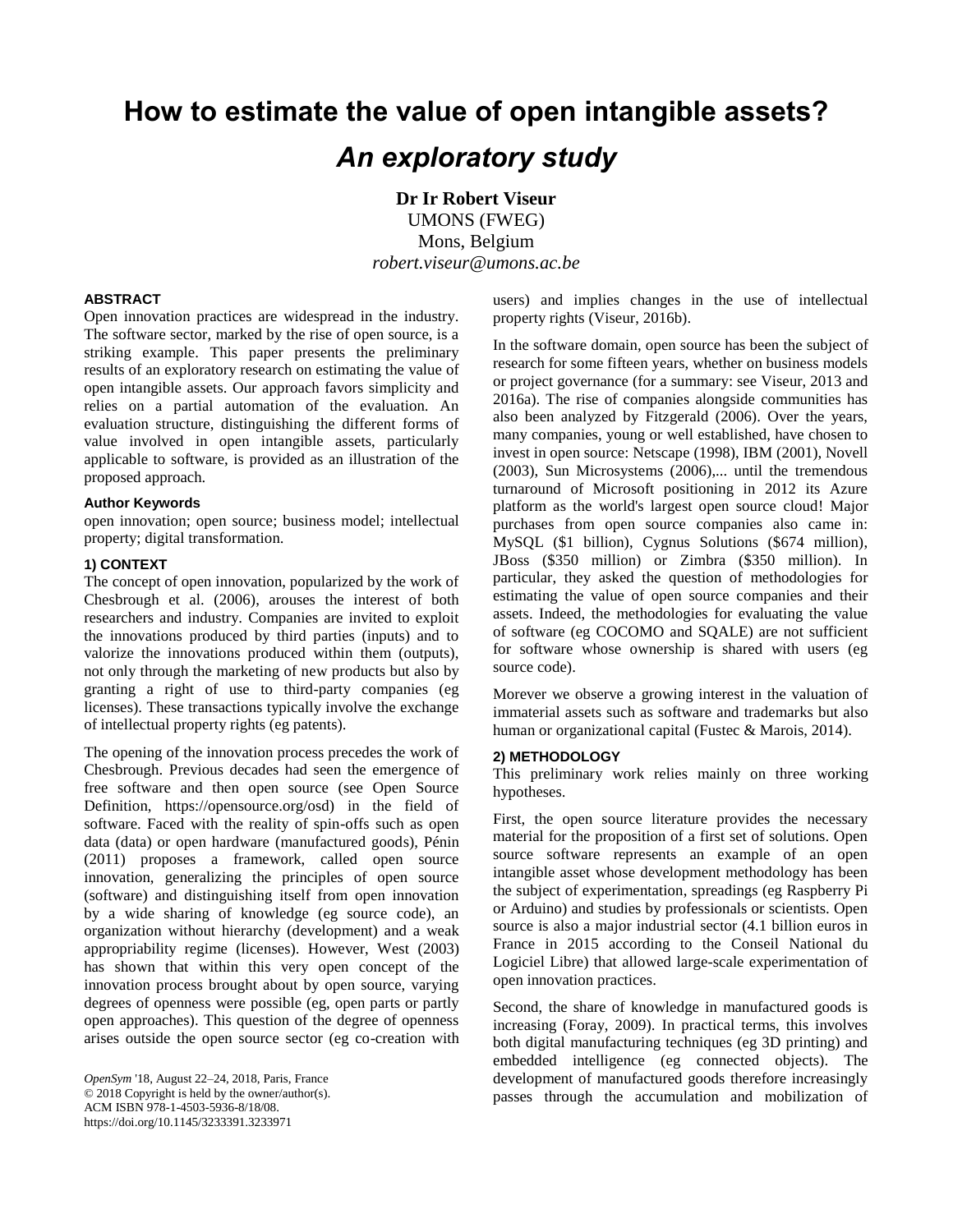knowledge, including software (whose source code can be seen as a highly codified form of knowledge).

Thirdly, the valuation of open intangible assets requires different levels (as, for example, of quality assessment), ranging from simple and approximate approaches (eg comparison of projects before possible buy-out) towards complex and precise approaches (eg finalization of a buyback).

This preliminary work aims to outline a form of microevaluation of open intangible assets. It can be seen as an exercise in developing a simplified approach, allowing a quick estimation of the value of an asset, complementary to a more precise, complete and complex approach. In particular, it proposes a breakdown between different sources of value, in order to: (1) facilitate the understanding and explanation of the calculated total value (pedagogical dimension) and (2) facilitate the distribution of work (research, evaluation and evaluation) between complementary experts (multidisciplinary dimension). The results are based on a state-of-the-art literature dedicated to evaluating the value of software (eg COCOMO) and open source software (business models, intellectual property and governance).

# **3) RESULTS**

l

We distinguished:

(1) the production value of the open intangible assets (eg open source software) and the value of the intellectual property (eg trademarks) ;

(2) the captured value of the open intangible assets (ie the part of the total value that the company is able to capture for its own benefit) ;

(3) the commercial value of the project associated to the open intangible assets.

Value of technical objects - The value of the technical objects is estimated by the size and characteristics of the project (eg  $COCOMO<sup>1</sup>$  method), less the value of the technical debt<sup>2</sup> (eg SQALE model), estimated from quality metrics (eg cyclomatic complexity or comment rate) possibly published (eg SonarQube).

Value of externalities - The value of externalities can be estimated from the value of the source code contributed by the community (contributions), possibly monitored and published (eg OpenHub), modulated by an annual growth rate. That rate depends on the company effort in software diffusion, software adoption, opening governance factor and animating the community. The governance openness can be calculated based on the Open Governance Index<sup>3</sup>.

|        |    |         |                        | Production value of an intangible asset |        | $(\in)$                    |
|--------|----|---------|------------------------|-----------------------------------------|--------|----------------------------|
| $=$    |    |         |                        | Value of technical objects              |        | (E)                        |
| $^{+}$ |    |         | Value of externalities |                                         |        | $(\epsilon / \text{year})$ |
|        | X. | $\prec$ |                        |                                         | (year) |                            |

#### **Table 1. Production value of an open intangible asset (eg open source software).**

The production value (Table 1) is computed for a given maturity level. The maturaty can be measured by TRL (Technology Readiness Level) scale (Mankins, 2009).

Value of Intellectual Property - The value of intellectual property depends on the value of trademarks, patents and copyrights (eg software for opening parts). This section is more concerned with the assets privatized by the company (reinforced appropriability regime) and whose value is estimable on the basis of widespread expertises. The trademark is particularly important for open source companies. A taxonomy of brand valuation methods can be found in Salinas & Ambler (2009) including cost based methods, brand sales comparison and income based methods.

The brand value could be computed for a given maturity level measured by BRL (Brand Readiness Level) scale established by analogy to TRL.

-<sup>2</sup> The technical debt can be calculated as the effort required to correct quality flaws (e.g. undue complexity, lack of comments or code smells) that remain in the code. It is based on static source code analysis; its computation can be based on the SQALE (Software Quality Assessment based on Lifecycle Expectations) methodology (Campbell, 2016). The technical debt ratio can be defined as the ratio between the technical debt and the development effort. The efficiency indicator relays the capability of the development team to produce code with an expected quality level (Devos et al., 2013). It can be defined as the ratio between development effort reduced by technical debt and development effort.

<sup>3</sup> The Open Governance Index allows to measure the governance of an open source project and gives a score between 0 and 100%. If West (2003) asks "how open is open enough", Laffan (2011) answers how open is really open. The index uses 13 specific governance criteria accross four areas of governance: access, development, derivatives and community (Laffan, 2011; Laffan, 2012).

<sup>&</sup>lt;sup>1</sup> Boehm has developed a hierarchical series of three models under the generic term COCOMO (Constructive COst MOdel). The models are called basic, intermediate and detailed COCOMO (Boehm, 1981). Basic COCOMO "*is intended to provide quick, early, rough order of magnitude estimates suitable for first cut costing exercises*" (Kitchenham & Taylor, 1984). At that time some additional thoughts about software estimating were added by Putnam (1978). OpenHub platform uses Basic COCOMO for estimating the value of public open source software. Similar approach was also used by McPherson et al. (2008) to estimate the value of Linux kernel and GNU/Linux distribution.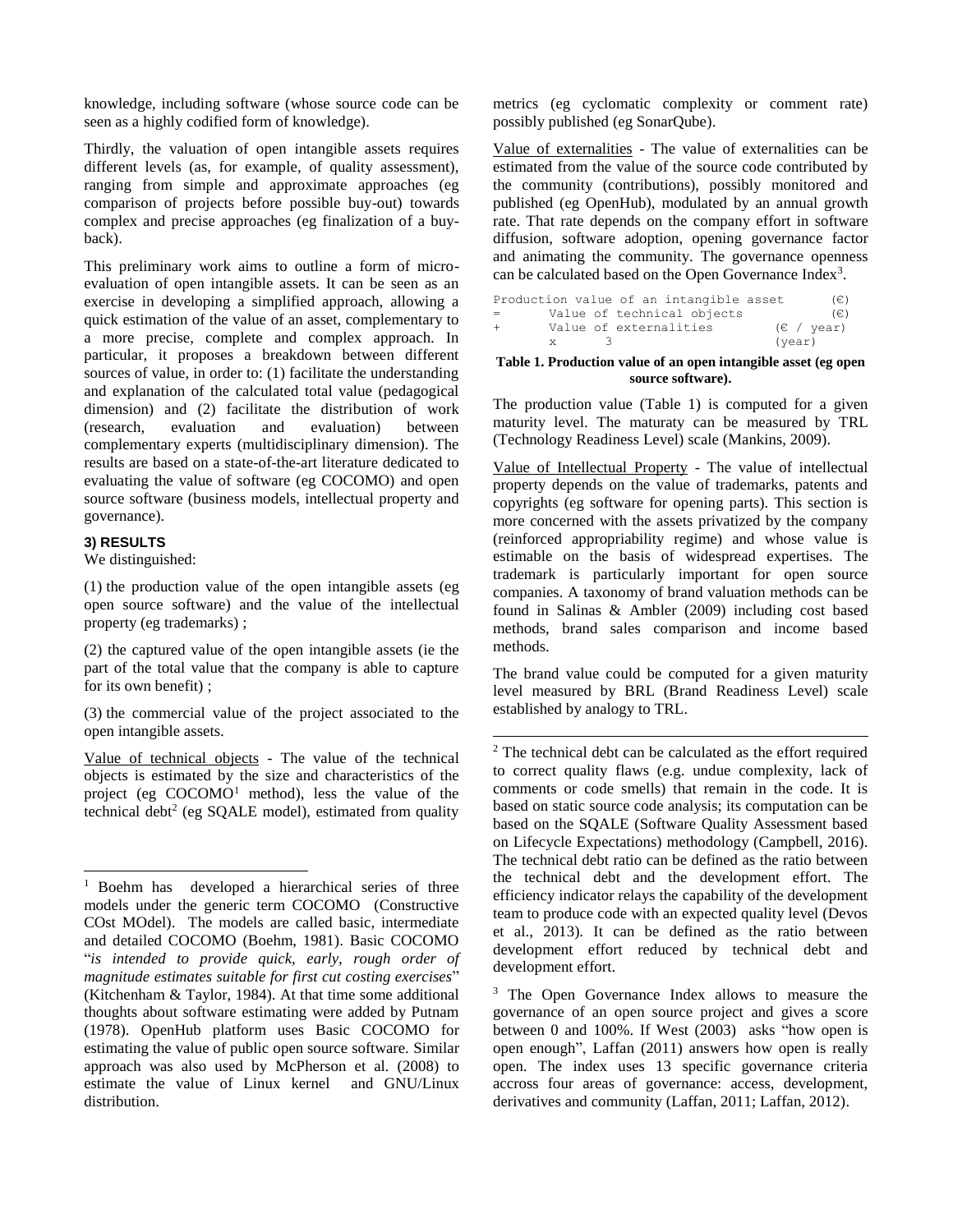The company is able to capture only a part of the intangible assets value (Table 2).

| Captured value of an intangible asset | (E)                   |
|---------------------------------------|-----------------------|
| Production value of intangible asset  | (€)                   |
| degree of control<br>$\mathbf{x}$ .   | (응)                   |
| Value of the trademark                | $(\in)$               |
| degree of capture<br>X                | $($ $\frac{6}{6}$ $)$ |

#### **Table 2. Captured value of an open intangible asset (eg open source software).**

The degree of control is a function of the internal development effort and the ownership of the source code (eg contributor agreement). It can be calculated by the percentage of source code produced by the company with a minimum of 50% if the contributions property is shared by contributor agreement or if the license is a permissive one (eg MIT or BSD).

The degree of capture is a function of the trademark ownership. The degree of capture is equal to 100% if the company is the owner and 0% if not. The power of the association between company name and the project name (trademark) could be used to offer a continuous measure (for example by a share of voice ratio).

Commercial value - The commercial value is estimable by the Net Present Value (NPV) of the project (Fraix, 1988). Based on the projected net cash flow of the project, the NPV can integrate future market-related opportunities and, in particular, the growth potential (eg disruptive innovation), which can be anticipated from trends (eg Gartner Hype Cycle).

The value is computed for a given maturity factor. The maturity factor estimates the potential for achieving a business goal. It can be based on the IRL<sup>4</sup> model (Innovation Readiness Levels). The IRL higher levels are influenced by the scalability of the solution based on the maturity of the development process (eg micro-evaluation) and the operational infrastructure (eg extensibility of the IT infrastructure), among other things.

# **4) EXAMPLE (FICTIVE CASE)**

 $\overline{a}$ 

The software <fictivesoftware> accounts for about 305k lines of source code and represents an estimated effort of 80 person-years (Basic COCOMO method). The value is estimated at 4 millions (euros). The technical debt ratio accounts for 4.5%, so the efficiency accounts for 95.5%. The company produces the quarter of the source code and imposes a contributor agreement to the developers in the community, so the degree of control accounts for 50%. The community produces 30k lines of source code by year; the value is estimated at 400 thousands (euros). The Open Governance Index is evaluated at 40% and has to stay stable. All other things being equal the annual growth rate is of 0.0%. The name is protected by a popular brand whose the value is estimated at 1 million (euros). The Net Present Value is estimated at 5 millions (euros) over 3 years. The IRL of the software reaches 8 level, so the maturity factor accounts for 87.5%.

| Production value of the software <fictivesoftware></fictivesoftware> |                      |  |  |  |  |
|----------------------------------------------------------------------|----------------------|--|--|--|--|
| $=$                                                                  | $\in$ 4,000,000      |  |  |  |  |
|                                                                      | x 95.5%              |  |  |  |  |
| $+$                                                                  | ∈ 400,000            |  |  |  |  |
|                                                                      | $\times$ 3           |  |  |  |  |
|                                                                      | $x(1 + 0.0)$         |  |  |  |  |
| $=$                                                                  | $\epsilon$ 5,020,000 |  |  |  |  |
| Captured value of the software <fictivesoftware></fictivesoftware>   |                      |  |  |  |  |
| $=$                                                                  | $\epsilon$ 5,020,000 |  |  |  |  |
|                                                                      | $\times 50.0$ $*$    |  |  |  |  |
| $+$                                                                  | $\in$ 1,000,000      |  |  |  |  |
| $=$                                                                  | $\in$ 3,510,000      |  |  |  |  |
| Commercial value of the software <fictivesoftware></fictivesoftware> |                      |  |  |  |  |
| $=$                                                                  | $\epsilon$ 5,000,000 |  |  |  |  |
|                                                                      |                      |  |  |  |  |

#### **Table 3. Production and captured value of an open source software (example).**

The 3 years time interval is used as common investment payback period. The method leads to a cumulated value of 7,855,000 euros (Table 2).

## **CONCLUSION**

This paper presents the preliminary results of an exploratory research on estimating the value of open intangible assets, favoring simplicity and relying on a partial automation of the evaluation. The evaluation structure distinguishes the different forms of value involved in open intangible assets and is illustrated by an example for software.

Opportunities for improvement consist, on the one hand, in the realization of a set of case studies of open source software acquisitions based on the factors identified in the literature and, on the other hand, in the generalization beyond software (eg adaptation and validation).

## **REFERENCES**

- 1. Boehm, B.W. (1981). Software engineering economics', Prentice-Hall.
- 2. Campbell, A. (2016). Technical Debt, January 11, 2016. Online: https://docs.sonarqube.org/display/SONARQUBE52/T echnical+Debt.
- 3. Chesbrough, H., Vanhaverbeke, W., & West, J. (Eds.). (2006). Open innovation: Researching a new paradigm. Oxford University Press.

<sup>4</sup> The IRL model (Innovation Readiness Levels) was developed in the context of GotoS3 Interreg project (Gillieaux & Erpicum, 2016). It is inspired by the TRL model (Technology Readiness Levels). As the TRL model allows to estimate the maturity of technology on a 9 levels scale, the IRL model allows to estimate the maturity of innovation on a 9 levels linear scale categorized in three layers related to exploration (eg requirement and early prototyping), market orientation (eg late prototyping and commercialization) and exploitation (eg scalability and growth).